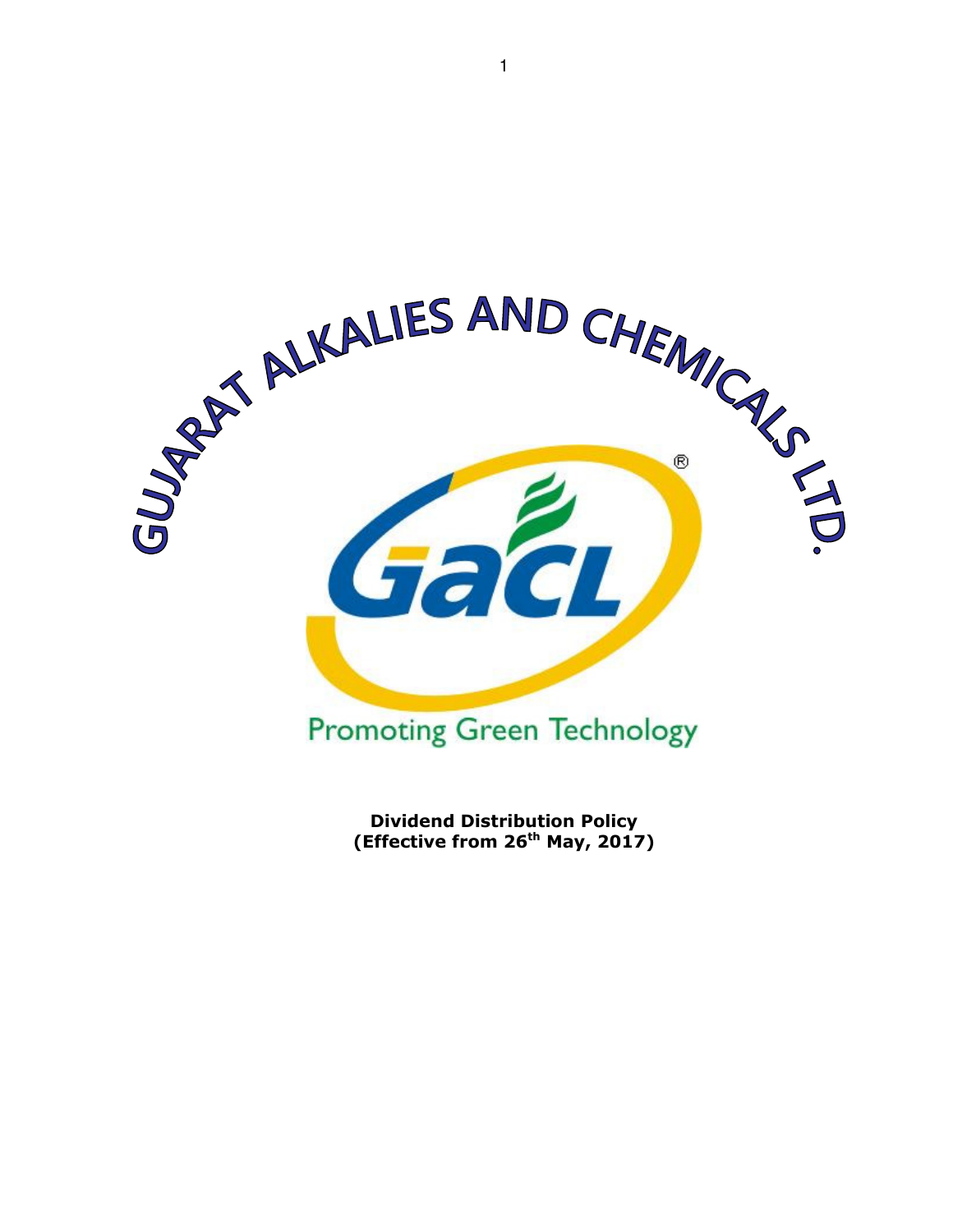### DIVIDEND DISTRIBUTION POLICY

## 1. INTRODUCTION

The Securities and Exchange Board of India (SEBI), on July 8, 2016, has notified the SEBI (Listing Obligations and Disclosure Requirements) (Second Amendment) Regulations, 2016 and inserted new Regulation 43A after the Regulation 43 of the SEBI (Listing Obligations and Disclosure Requirements) Regulations, 2015.

Regulation 43A states that top five hundred listed companies based on market capitalization (calculated as on  $31<sup>st</sup>$  March of every financial year) shall formulate Dividend Distribution Policy, which shall be disclosed in their annual reports and on their websites.

## 2. OBJECTIVE AND SCOPE

The Company became one of the top five hundred listed companies as per the market capitalization as on  $31<sup>st</sup>$  March, 2017 as per the requirements under Regulation 43A of the SEBI (Listing Obligations and Disclosure Requirements) Regulations, 2015. Therefore, the Company has formulated Dividend Distribution Policy which is approved by the Board of Directors at its  $361<sup>st</sup>$  meeting held on  $26<sup>th</sup>$  May, 2017.

### 3. DEFINITIONS

"Act" means the Companies Act, 2013 and Rules framed thereunder, including any amendments, modifications, clarifications or re-enactment thereof.

"Board of Director or Board" means Board of Directors of the Company.

"Company" means Gujarat Alkalies and Chemicals Limited.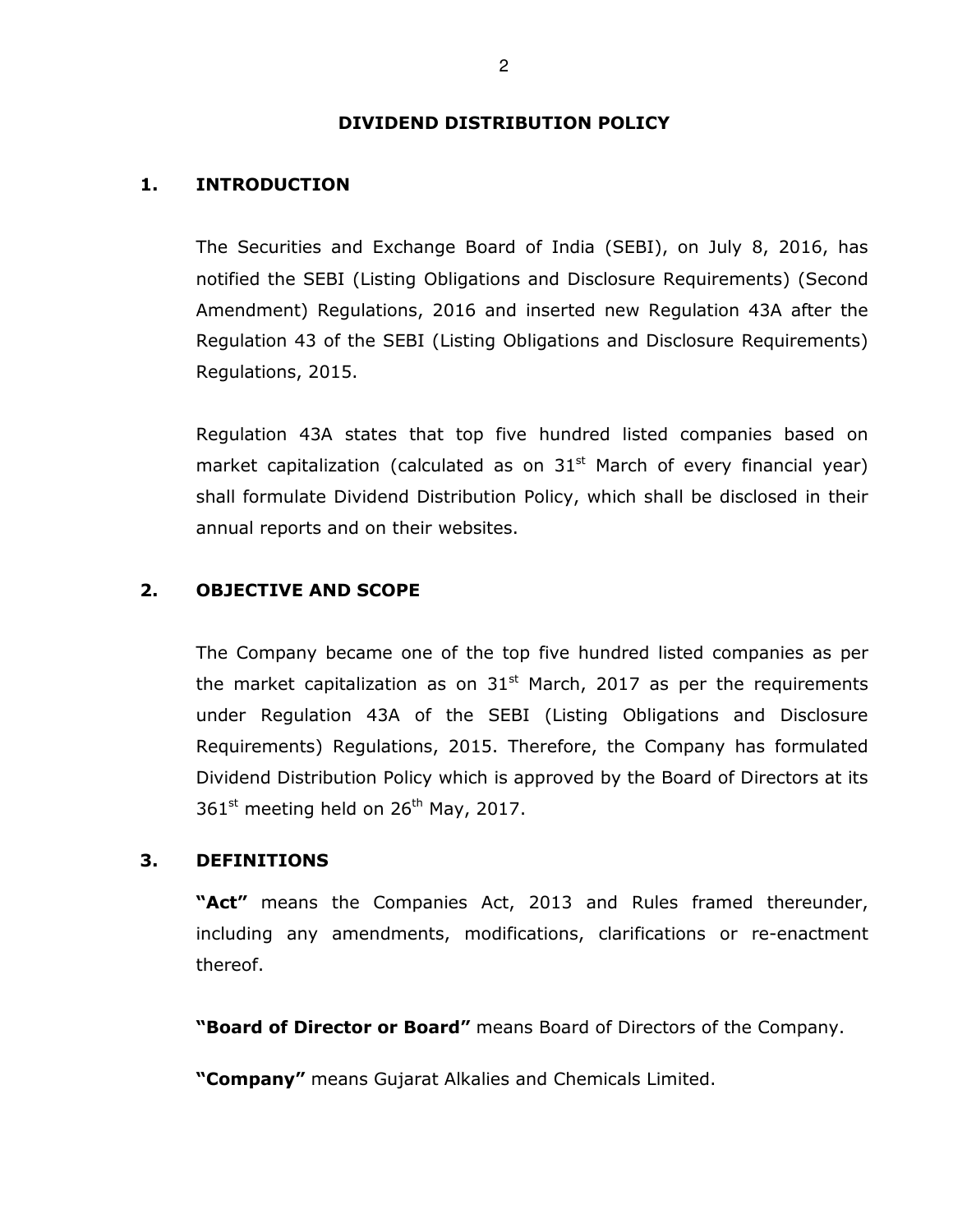"Dividend" means Dividend as defined under the Companies Act, 2013.

"Policy" means this Dividend Distribution Policy.

"Listing Regulations" means SEBI (Listing Obligations and Disclosure Requirements) Regulations, 2015, including any amendments, modifications, clarifications or re-enactment thereof.

## 4. APPLICABILITY AND EFFECTIVE DATE

This Policy shall be applicable to the Company with effect from the date of its approval by the Board, i.e.  $26<sup>th</sup>$  May, 2017.

This Policy shall not apply to –

- a. Determination and declaring dividend on preference shares, if any, to be issued by GACL at a later date, as the same will be as per the terms of issue to be approved by the shareholders;
- b. Distribution of dividend in kind i.e. Issue of bonus shares or other securities by the Company;
- c. buyback of equity shares.

## 5. STATUTORY REQUIREMENTS

The Board while taking decision of a dividend payout during a particular financial year, will comply with the statutory requirements including the Companies Act, 2013 and rules made thereunder.

Further, the Board of Directors will also take a decision to declare/recommend dividend after taking into account the Profits of the Company after providing depreciation as per the provisions of the Companies Act, 2013 and after transferring to the reserves such amount as may be required under Law and/or as may be considered appropriate by the Board.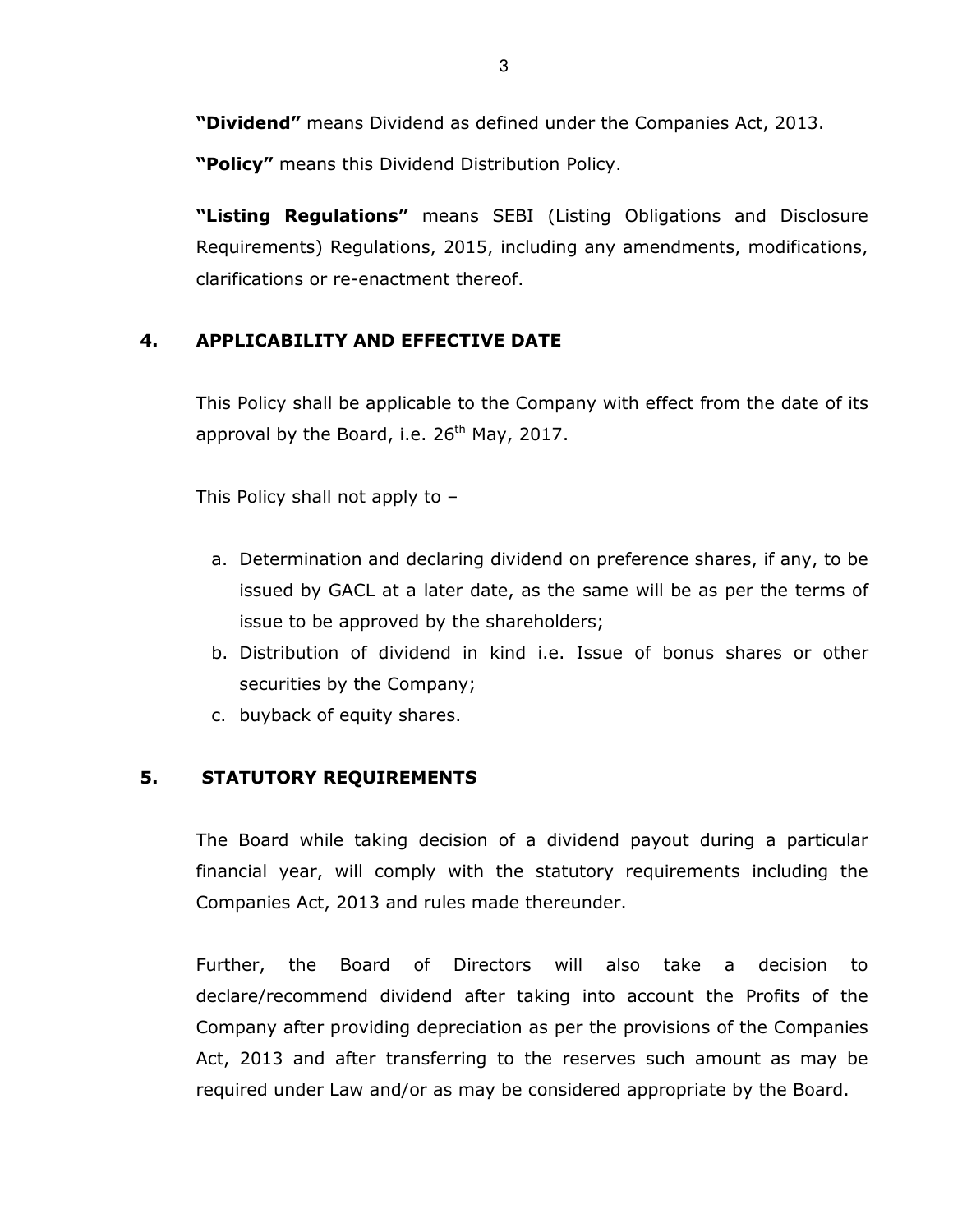In case of Interim Dividend, the profits as per the unaudited results for/upto the last quarter(after providing depreciation as per the Companies Act, 2013) which have been approved by the Board and for which limited review as per "Listing Regulations" has been carried out shall be considered. The Board will also take into consideration, the perception of the management with regard to, likely profits in the remaining part of the Financial Year, the prevailing and likely future prices of the products, future capital expenditure plans, likely maturity of short term liabilities/investments etc.

## 6. INTERNAL AND EXTERNAL FACTORS

The Board decision in respect of dividend payout or retention of profits will, inter-alia, be based on the following factors:

### Internal Factors:

- i. Profits earned during the year and profits available for distribution;
- ii. Operating cash flow of the Company;
- iii. Past performance and dividend history of the Company;
- iv. Return on capital invested;
- v. Earning Per Share;
- vi. Capital expenditure requirements for future expansion plans / projects of the Company;
- vii. Additional investments in subsidiaries / associates;
- viii. Resources required for acquisition of business / brand or joint venture formation;
- ix. Provisions for contingencies;
- x. Cost of borrowings and outstanding loans;
- xi. Any other factors as may be deemed fit by the Board.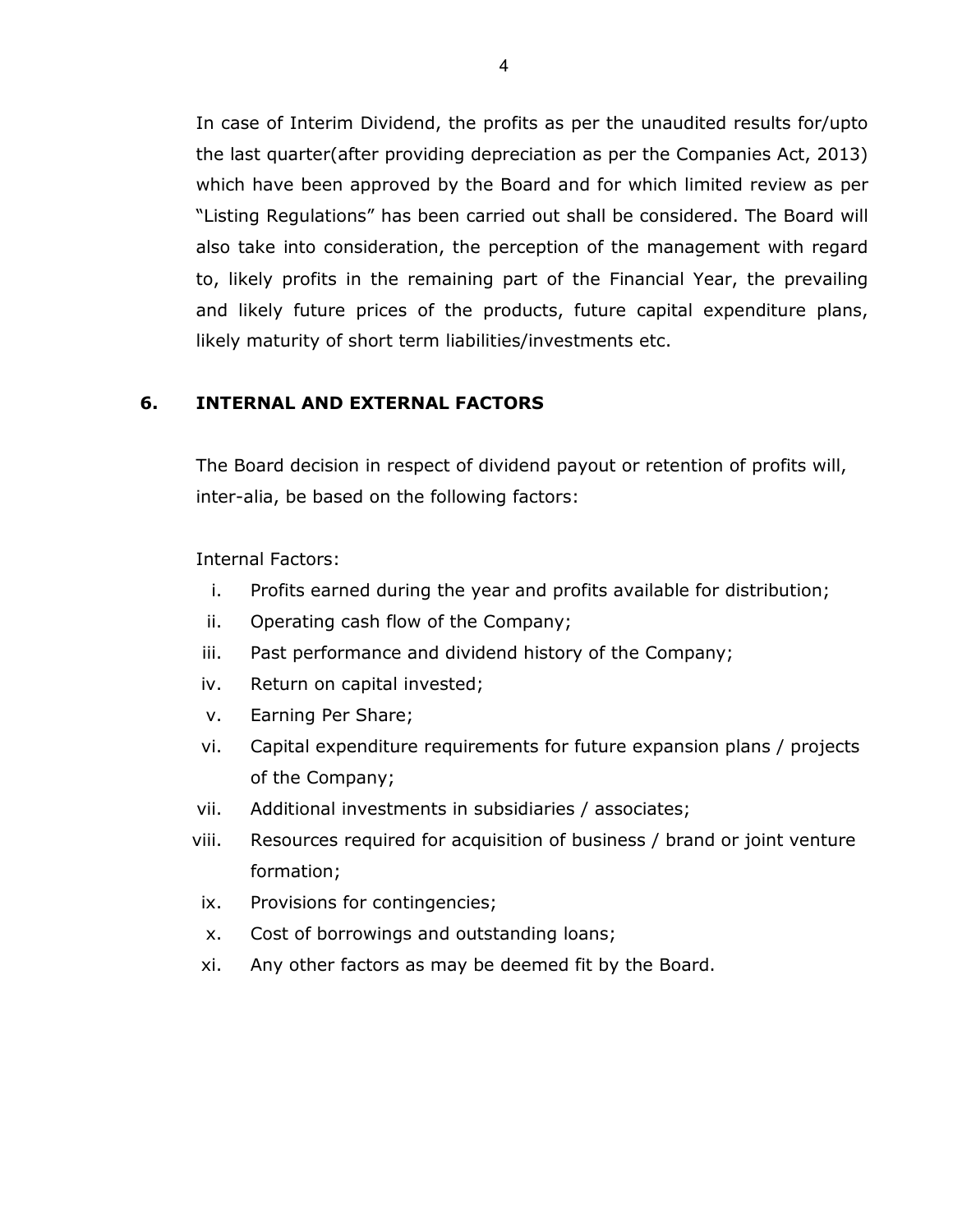External Factors:

- i. Economic environment;
- ii. Global conditions;
- iii. Statutory provisions;
- iv. Taxation and other regulatory matters.

# 7. CIRCUMSTANCES UNDER WHICH THE SHAREHOLDERS MAY OR MAY NOT EXPECT DIVIDEND

The Shareholders of the Company may or may not expect dividend under following circumstances:

- (i) Whenever the Company undertakes or proposes to undertake expansion project / plan which requires significant amount of capital investments;
- (ii) When the Company undertakes any acquisition or joint venture or restructuring;
- (iii) When the Company plans to utilise surplus cash for buy-back of its securities;
- (iv) When the Company plans to build-up its reserves for future business plans;
- (v) Circumstances which affect the free cash flow position of the Company;
- (vi) In the event of absence of profits or inadequacy of profits;
- (vii) Such other factors as the Board may consider appropriate to declare or not to declare the dividend.

### 8. MANNER OF UTILIZATION OF RETAINED EARNINGS

The Board may retain its earnings in order to make better use of the available funds and increase the value of the stakeholders in the long run. The decision of utilization of the retained earnings of the Company will be based on the following factors: